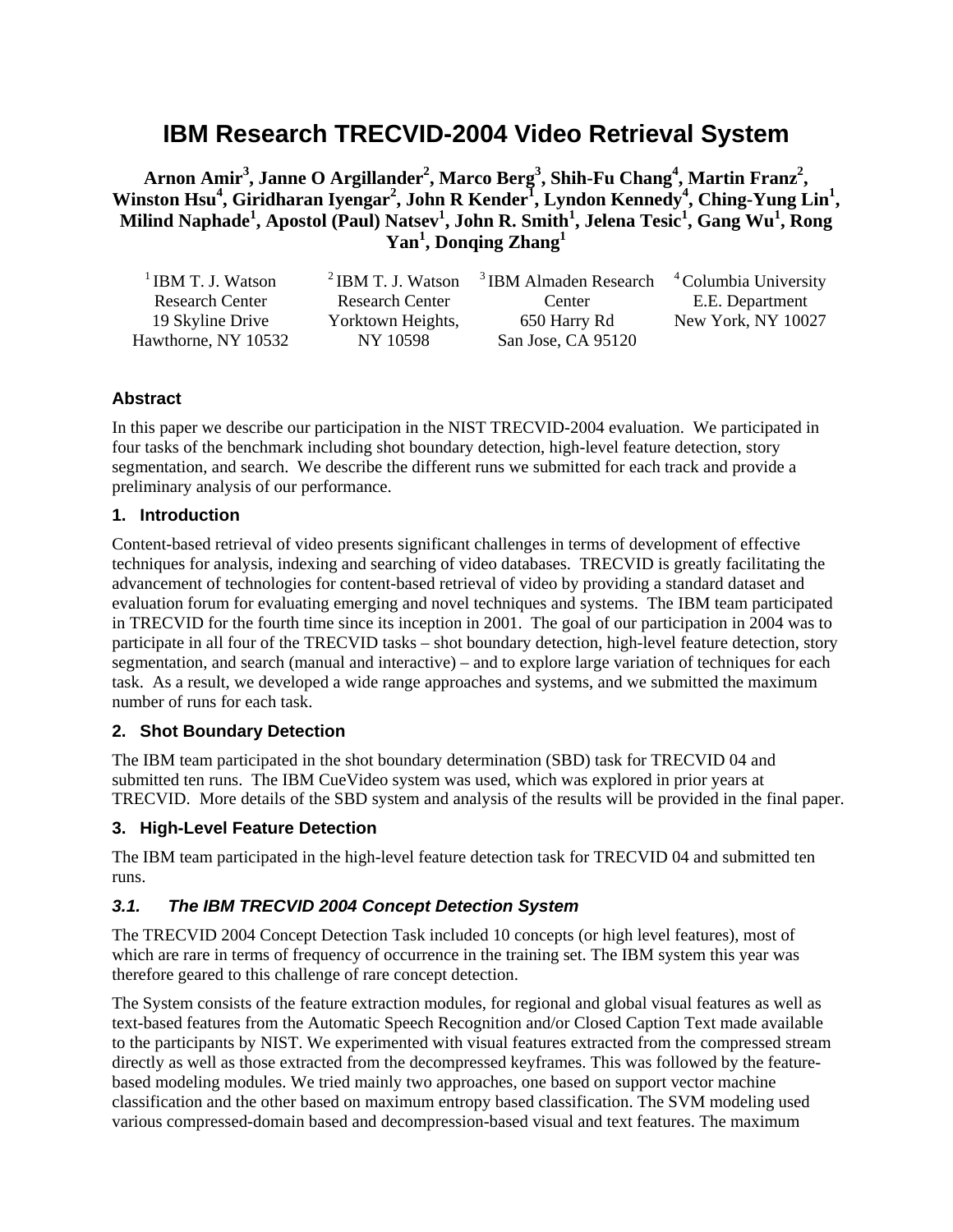entropy approach used a similar set of visual features. Visual features included color Correlograms, histograms, edge histograms, color moments, wavelet texture, co-occurrence texture, moment invariants etc. A validation set based scheme was used to tune classifier parameters. We then fused the outputs of different models based on combinations of features and classifiers using two techniques: ensemble fusion and maximum entropy. We then applied deterministic contextual filtering to remove anchor shots, vary shot relevance based on shot length and position within the broadcast etc. Unlike the IBM TRECVID 2003 Concept Detection System Pipeline, the Context Enforcement Module was not enforced in the 2004 system As the concepts in the benchmark this year were rare and we found that the common annotation set was not annotated with enough level of detail, a lot of context that could have been learnt and used for enforcement was missing from the training set annotations. Based on this pipeline we had various combinations of processing modules to create 10 runs.



The IBM TRECVID 2004 Concept Detection Pipeline is shown in the Figure below

To approach the problem of rare occurrence of most benchmark concepts in the training set and to utilize the multiple modalities in a systematic fashion, we experimented with a novel approach to leverage unlabeled data sets in conjunction with labeled data sets and to combine the multiple modalities. We refer to this approach as CFEL or cross feature ensemble learning. All ten of the runs we submitted combined at least 1 visual model output with one output from the text-based model. All runs that combine model outputs from all 4 models for visual features (SVM-V1, SVM-V2, MEV, and Parts) are referred to as "Mall". All runs that used the training samples from the feature development corpus of TRECVID 2003 are referred to as "Tall". All runs that leveraged an unlabeled data set along with the available labeled data sets have the prefix "CM" in their run name. 8 of the runs did not have any filtering stage applied. The table below lists the name of the IBM run and its description.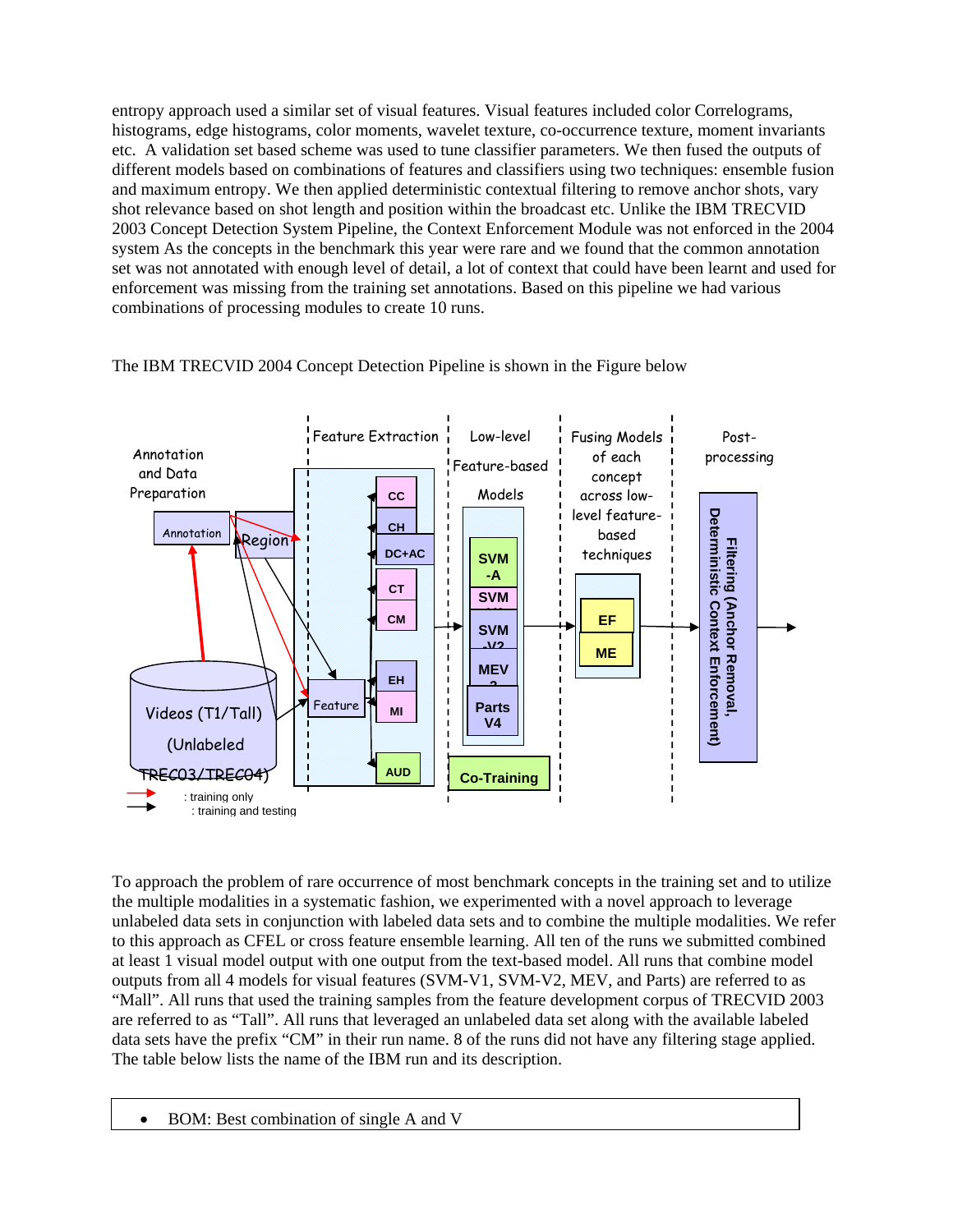

# *3.2. Concept Detection Results*

The IBM System has once again topped in mean average precision across all the 82 submitted runs. IBM runs have resulted in topmost average precision performance for 4 of the 10 concepts, topmost precision at 100, 1000 and 2000 for 5 of the 10 concepts. Figure 1 compares IBM performance with the best performance across all runs for the 10 concepts. Figure 2 compares the IBM runs' precision at a depth of 100.



**Figure 1**. TRECVID 2004 Concept Detection Performance (average precision).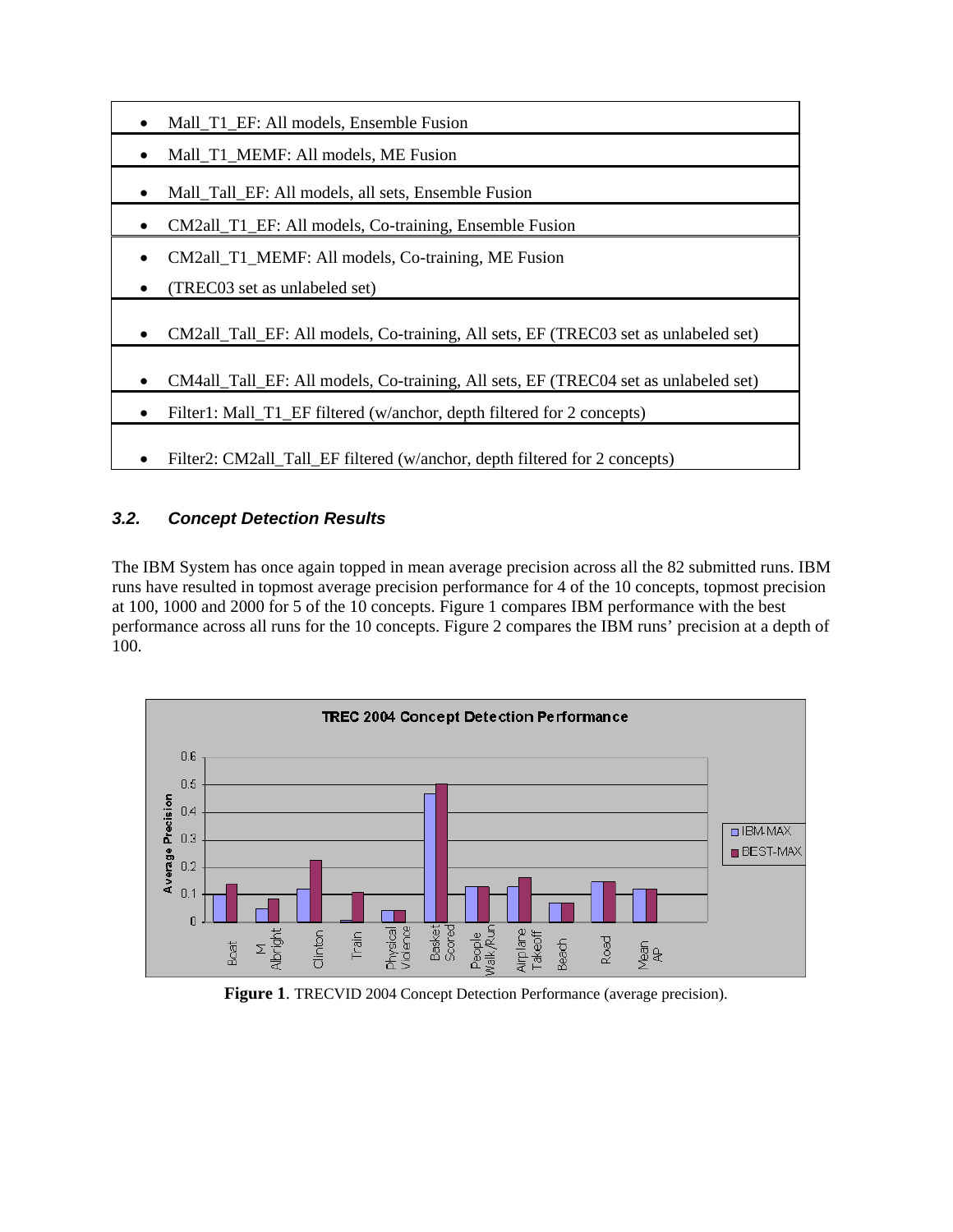

**Figure 2**. TRECVID 2004 Concept Detection Performance (average precision).

# *3.3. Concept Detection Lessons*

The following lessons were learnt from across all ten IBM runs submitted:

- 1. Multimodal fusion improves over any single modality significantly.
- 2. Cross-Feature Ensemble Learning helps improve precision towards the top
- 3. Except 1 run all other runs improve over BOM
- 4. Maximum Entropy failed as a fusion strategy and resulted in worse performance then Ensemble Fusion
- 5. Filtering improves one or two concepts due to anchor removal but not substantially.
- 6. Use of TREC03/TREC04 as unlabeled set in co-training gives almost similar results.
- 7. SVM classifiers worked better than others for rare class classification

# **4. Story Segmentation**

Recent research in video analysis has shown a promising direction, in which mid-level features (e.g., people, anchor, indoor) are abstracted from low-level features (e.g., color, texture, motion, etc.) and used for discriminative classification of semantic labels. However, in most systems, such mid-level features are selected manually. In this story boundary segmentation experiment, we propose an information-theoretic framework, visual cue cluster construction  $(VC<sup>3</sup>)$ , to automatically discover adequate mid-level features that are relevant to story boundary detection. The problem is posed as mutual information maximization, through which optimal cue clusters are discovered to preserve the highest information about the semantic labels. We extend the Information Bottleneck framework to high-dimensional continuous features and further propose a projection method to map each video into probabilistic memberships over all the cue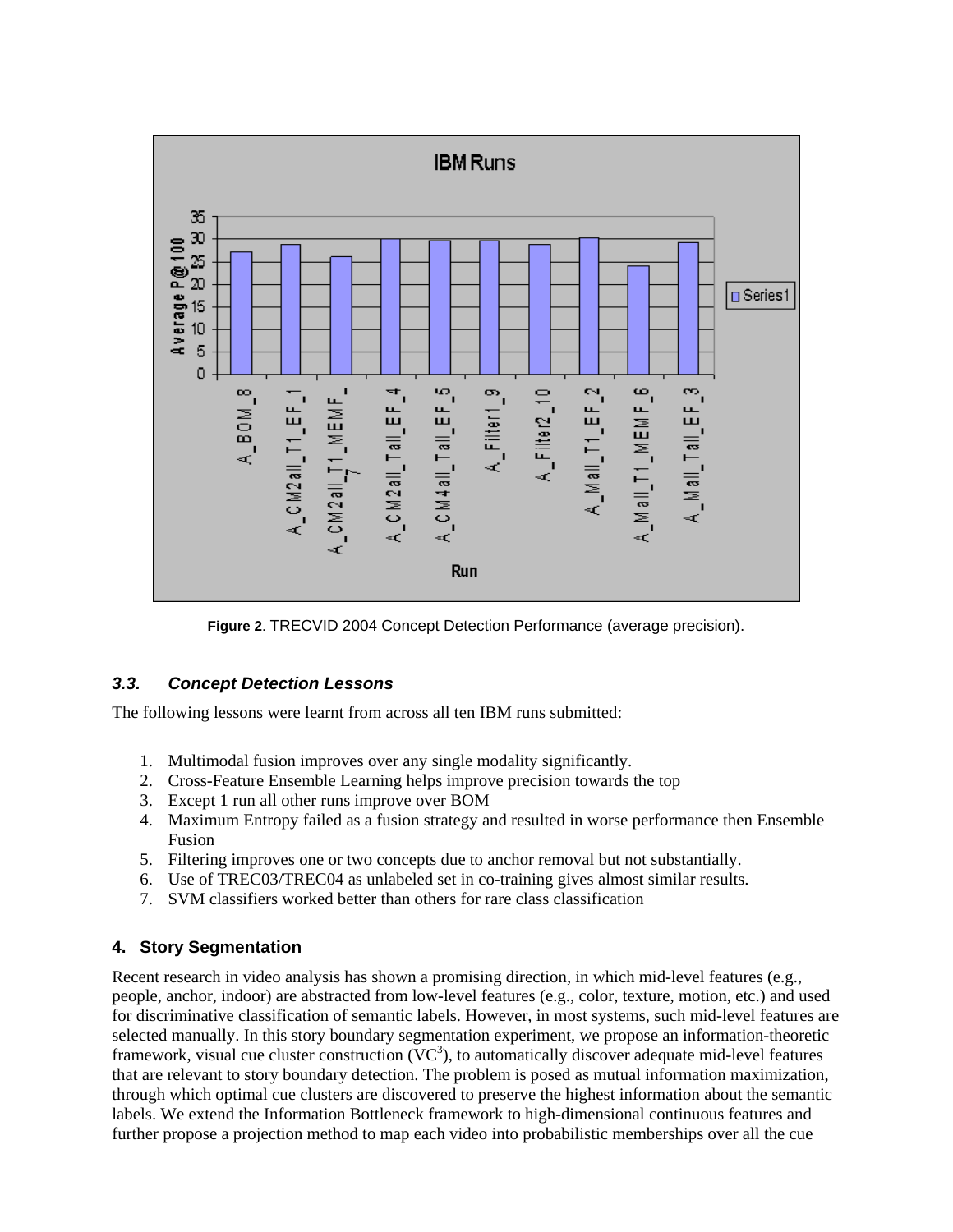clusters. The biggest advantage of the proposed approach is to remove the dependence on the manual process in choosing the midlevel features and the huge labor cost involved in annotating the training corpora for training the detector of each mid-level feature. The proposed  $VC^3$  framework is general and effective, leading to exciting potential in solving other problems of semantic video analysis. When tested in news video story segmentation, the proposed approach achieves promising performance gain over representations derived from conventional clustering techniques and even our prior manually-selected mid-level features.

In this experiment, we focus on the automatic approach to construct salient mid-level visual cue clusters. To exploit the support from other modalities, we also fuse other features, such as speech prosody features [19] and ASR-based segmentation scores [13], which have been shown highly relevant to story boundary detection in the broadcast news videos.

# *4.1. Approach*

News videos from different channels usually have different production rules or dynamics. We choose to construct a model that adapts to each different channel. According to our research in [23], the fusion capability of the discriminative model, such as SVM, is more effective than other generative or ensemble models. We train a SVM classifier to classify a candidate point as a story boundary or non-boundary. The features fed to the SVM classifier include the membership probabilities of the induced  $VC^3$  clusters, ASR based segmentation scores [13]., and speech prosody features [19].

As our prior work [19], we take the union of shot boundaries and audio pauses as candidate points but remove duplications within 2.5-second fuzzy window. Our study showed these two sets of points account for most of the story boundaries in news.

# *4.1.1. Visual Cue Cluster Construction (VC3 )*

In the research of video retrieval and analysis, a new interesting direction is to introduce "mid-level" features that can help bridge the gap between low-level features and semantic concepts. Examples of such mid-level features include location (indoor), people (male), production (anchor), etc., and some promising performance due to such mid-level representations have been shown in recent work of news segmentation and retrieval [25][26]. It is conjectured that mid-level features are able to abstract the cues from the raw features, typically with much higher dimensions, and provide improved power in discriminating video content of different semantic classes. However, selection of the mid-level features is typically manually done relying on expert knowledge of the application domain. Once the mid-level features are chosen, additional extensive manual efforts are needed to annotate training data for learning the detector of each mid-level feature.

Our goal is to automate the selection process of the mid-level features given defined semantic class labels. Given a collection of data, each consisting of low-level features and associated semantic labels, we want to discover the mid-level features automatically. There is still a need for labeling the semantic label of each data sample, but the large cost associated with annotating the training corpus for each manually chosen mid-level feature is no longer necessary. In addition, dimensionality of the mid-level features will be much lower than that of the low-level features.

Discovery of compact representations of low-level features can be achieved by conventional clustering methods, such as K-means and its variants. However, conventional methods aim at clusters that have high similarities in the low-level feature space but often do not have strong correlation with the semantic labels. Some clustering techniques, such as LVQ, take into account the available class labels to influence the construction of the clusters and the associated cluster centers. However, the objective of preserving the maximum information about the semantic class labels was not optimized.

Recently, a promising theoretic framework, called Information Bottleneck (IB), has been developed and applied to show significant performance gain in text categorization [27]. The idea is to use the information-theoretic optimization methodology to discover "cue word clusters" which can be used to represent each document at a mid level, from which each document can be classified to distinct categories.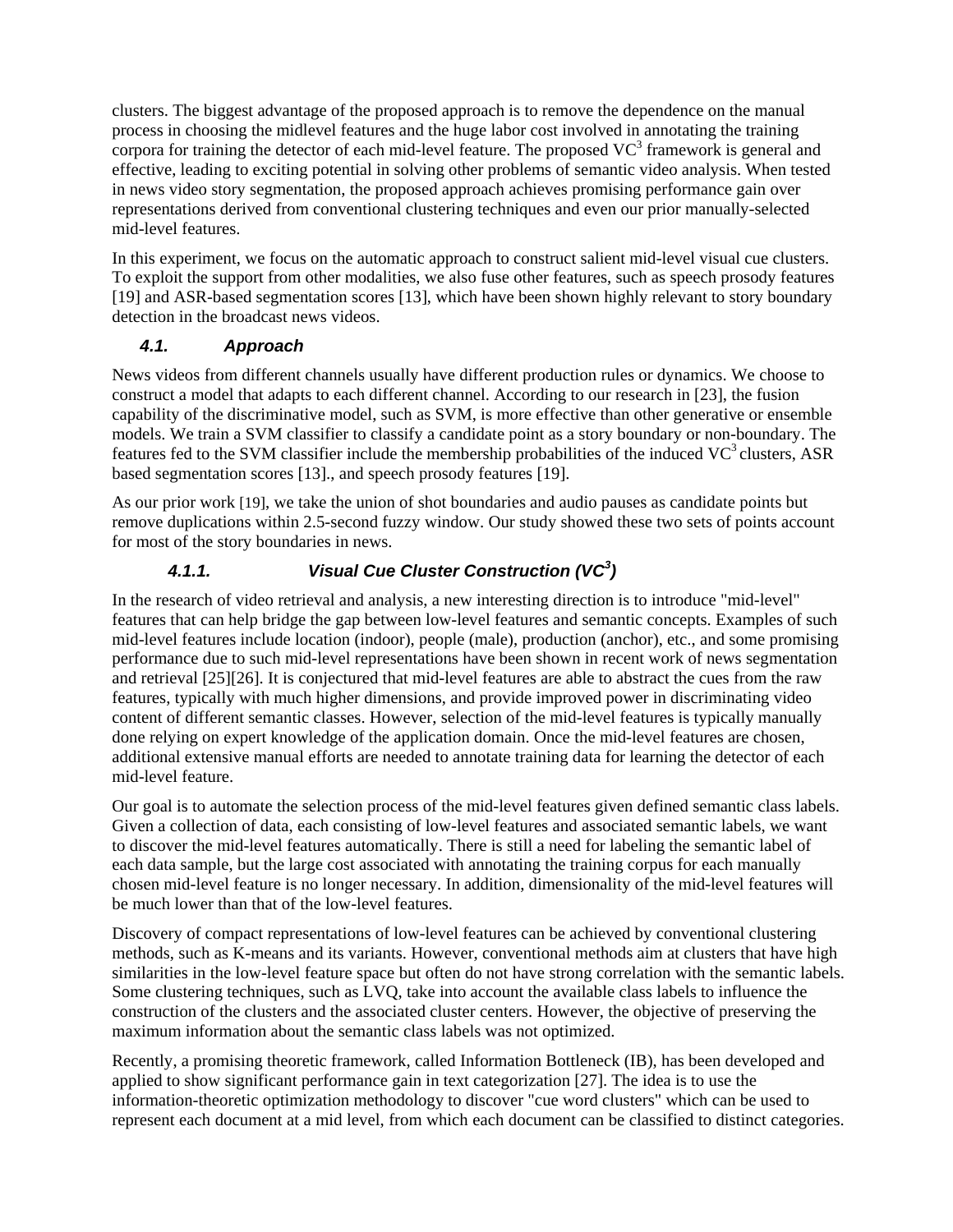The cue clusters are the optimal mid-level clusters that preserve the most of the mutual information between the clusters and the class labels.

In the visual features of this experiment, we propose new algorithms to extend the IB framework to the visual domain, specifically video. Starting with the raw features *X* such as color, texture, and motion of each shot, our goal is to discover the cue clusters  $C^*$  that have the highest mutual information or the least information loss about the final class labels *Y* , such as video story boundary or semantic concepts. Note that *X* and *Y* are given in advance. The optimization criteria given some constrain *R* under IB principle can be form as the following:

$$
C^* = \underset{C|R}{\arg\min} \left\{ I(X;Y) - I(C;Y) \right\}.
$$

Our work addresses several unique challenges. First, the raw visual features are continuous (unlike the word counts in the text domain) and of high dimensions. We propose a method to approximate the joint probability of features and labels using kernel density estimation (KDE) [28]. Second, we propose an efficient sequential method to construct the optimal clusters and a merging method to determine the adequate number of clusters. Finally, we develop a rigorous analytic framework to project new video data to the visual cue clusters by taking into account the cluster prior probabilities and feature likelihood toward the specific cue clusters. The probabilities of such projections over the cue clusters are then used for the final discriminative classification of the semantic labels or fused with other modalities such as text or speech prosodies. More details regarding the  $VC^3$  framework are addressed in [24].

# *4.1.2. Support Vector Machines (SVM)*

SVM has been shown to be a powerful technique for discriminative learning [29]. It focuses on structural risk minimization by maximizing the decision margin. We applied SVM using the Radial Basis Function (RBF) as the kernel,  $K(x_i, x_j) = \exp(-\gamma ||x_i - x_j||), \gamma > 0$ .

In the training process, it is crucial to find the right parameters *C* (tradeoff on non-separable samples) and  $\gamma$  in RBF. We apply five fold cross validation with a grid search by varying  $(C,\gamma)$  on the training set to find the best parameters achieving the highest accuracy.

# *4.2. Boundary Detection Results*

We compare the  $VC^3$ -based results with our previous work in Figure 3, where performance breakdowns are listed for different types of video stories (as defined in Figure 1 of [23]**Error! Reference source not found.**). The left-most bar is the percentage of data in each story type (among the 759 stories of 22 annotated CNN video programs). The second bar is the recall rate achieved by our prior work [19], where specific classifiers of anchors, commercials, and prosody-related features are fused through the Maximum Entropy approach, denoted as ME. Note that the ME approach uses both the audio and visual features. The  $\overline{VC}^3$  feature is shown in the third bar from the left, and includes visual features only. It is interesting that even with an automatic method to discover the salient visual features, the  $VC^3$  approach can match our previous method (ME) that uses a specific detector like anchor, and uses features from multiple modalities. Meanwhile, the new VC3 adaptive approach also improves detection performance of some story types by being able to discover unique visual features such as the second anchor in story type (b), specific station animations in type (f), weather stories in type (h), and transition from the end of story to commercials in type (i).

As the case in our prior work [19], we further add other features such as prosody to the visual-only approach to achieve more performance improvement. The prosody features have been shown to be effective for detecting syntactically meaningful phrases and topic boundaries [19][19][30]. By adding similar feature set, we can see the improvement for several story types, especially when topic changes are correlated with by appearance of reporters or anchors such as type (a). Those challenging types such as type (c), multiple stories within a single anchor shot, or type (e), continuous short briefings without studio or anchor shots, benefit the most from adding the prosody features. The improvements can be clearly seen in the right-most bar, denoted by A+V, in Figure 3.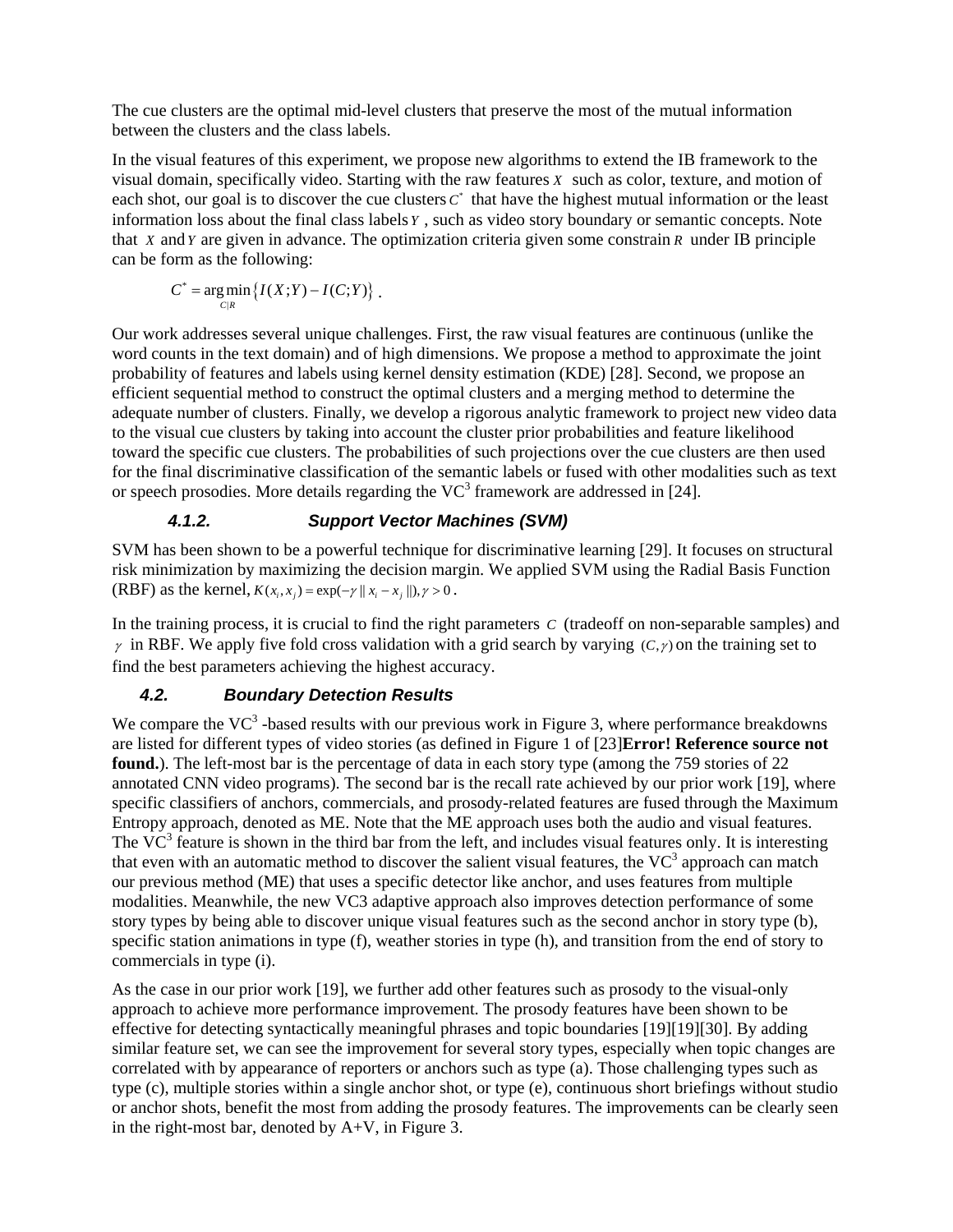## *4.3. Discussions for Story Boundary Detection*

We have proposed an information-theoretic  $VC^3$  framework, based on the Information Bottleneck principle, to associate continuous high-dimensional visual features with discrete target class labels. We utilize  $VC^3$  to provide new representation for discriminative classification, feature selection, and prune "non-informative" feature clusters. The proposed techniques are general and effective. Most importantly, the framework avoids the manual procedures to select features and greatly reduces the amount of annotation in the training data. More details of the theoretical framework of  $VC^3$  and some related experiments can be found in [24].

Some extensions of VC $3$  to induce audio cue clusters, support multi-modal news tracking and search are underway. Other theoretic properties such as automatic bandwidth selection for KDE and performance optimization are also being studied.

The fusion from other modalities, such as speech prosody features and ASR-based segmentation scores are significant and have been confirmed again in this experiment.



**Figure 3.** Story boundary detection performance comparisons of our previous approach (ME) [19][19], VCs only, and VCs combined with speech prosody features. The performance results over different story types (as defined in Figure 1 of [23]) are listed separately. The ME approach uses both audio and visual modalities; VCs uses visual cue clusters only. The 'ratio' group indicate is the percentage of storied in each type. All the numbers shown are the recall values, with the precision of each experiment fixed at 0.71.

## **5. Search**

The IBM team participated in the search task for TRECVID 04 and submitted ten runs based on automatic, manual and interactive search. We participated in the Search task, submitting 3 interactive, 6 manual, and 1 fully automatic runs. We describe some of these runs below. More information and detailed analysis will be provided in the final paper.

## *5.1. Automatic Search*

Our fully automatic search run was the combination of an automatic speech-based run and an automatic visual run. The speech run was based on the LIMSI ASR transcript [2] and the available Closed Caption text, using the alignment provided by CMU. Simple pre-processing—such as removal of stop words and the phrase "Find (more) shots of"—was performed to the query topic text in order to extract query keywords for each topic. The automatic visual run was based on the Multi-Example Content Based Retrieval (MECBR) approach used in the IBM automatic search run from last year [1]. Overall, this fully automatic run had a Mean Average Precision score of 0.057 which is higher than many of the manual runs and is virtually the same as the average MAP score (0.06) across all 67 manual and automatic runs. Changes from last year included a new set of visual features, a new visual query example selection method, and a late feature fusion method for combining query results for multiple feature hypotheses.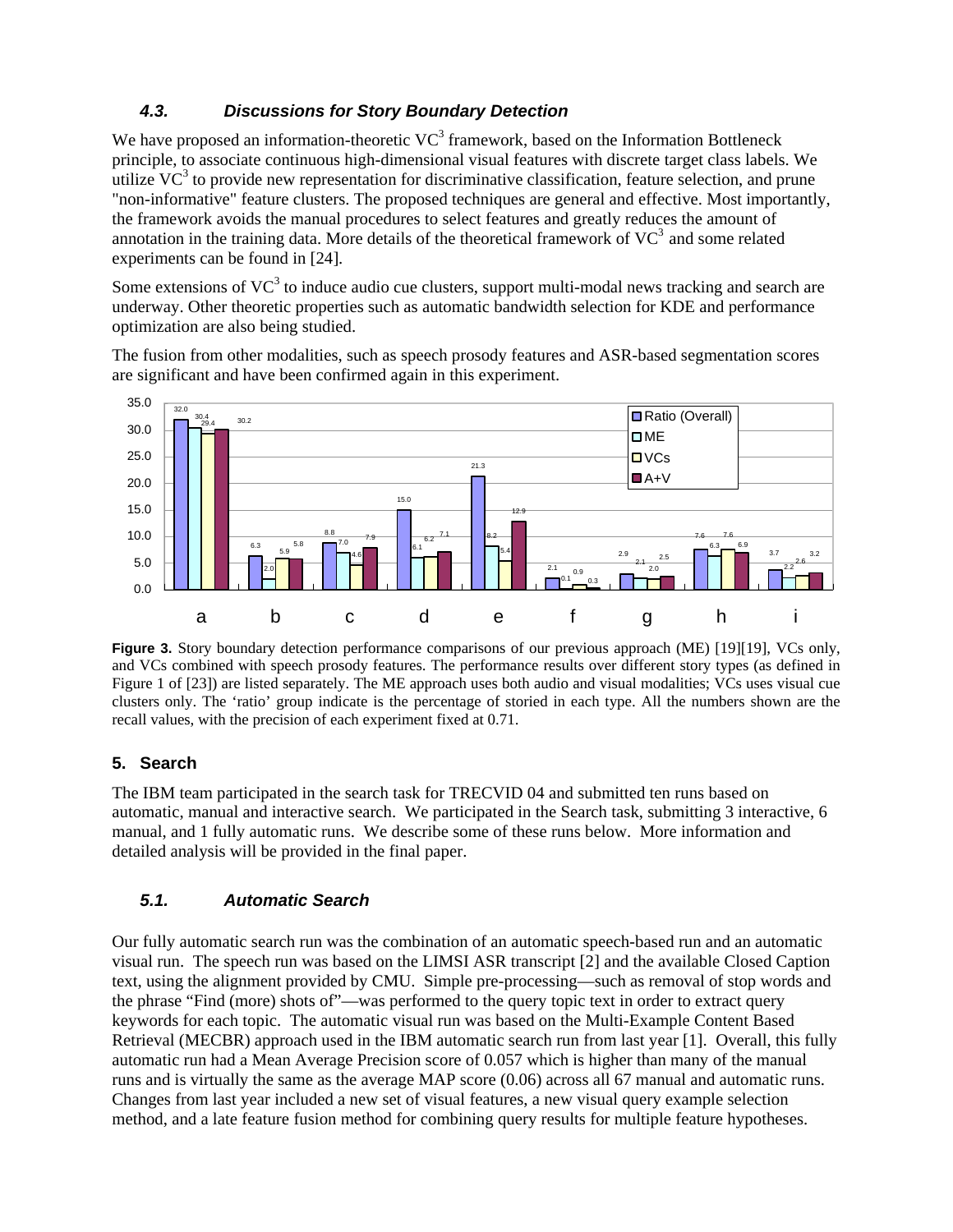## *5.1.1. Feature selection and fusion*

The approach adopted for feature selection was to optimize globally the feature type and granularity within each feature modality (e.g., color and texture), to perform early feature fusion in each independent modality, and late fusion across modalities. The motivation was that even though the relative importance of one feature modality vs. another (e.g., color vs. texture) may change from one topic to the next, the relative performance of the specific features within a given feature modality (e.g., color correlogram vs. color histogram) should be the same across all topics, and can therefore be optimized globally for all query topics. We therefore performed off-line experiments using the TRECVID 2003 query topics to select the best color feature type, granularity, and color feature combination, as well as the same parameters for the best texture feature. Based on the experiments, we selected the normalized combination (i.e., concatenation) of a global 166-dimensional HSV color correlogram and a 3x3 gridbased 81-dimensional Lab color moments feature as the best color feature. Similarly, we selected the normalized combination of a global 96-dimensional co-occurrence texture feature and a 3x3 grid-based 27-dimensional Tamura texture feature as the best overall texture feature. The third feature modality we used was that of 46-dimensional semantic model vectors built from the detection confidence scores with respect to 46 frequently occurring concepts.

## *5.1.2. Example selection and fusion*

Visual query examples were selected using the following method. Each of the example video clips was processed to extract all I-frames in the clip and up to 3 of them were selected as representative clip keyframes. The boundary frames for each clip (e.g., the first 5 I-frames and the last 5 I-frames) were removed from consideration in order to avoid selecting shot transition frames. The remaining I-frames were sampled uniformly to select up to 3 visual query examples for the given video clip. All of the image examples, as well as the selected keyframes from each video clip, were used as independent contentbased retrieval queries in each of the 3 feature spaces (color, texture, and semantic model vectors). The query results across all examples were normalized to 0 mean and unit standard deviation, and were fused using MAX score aggregation, essentially mimicking an OR logic for fusion across query examples (i.e., a good match to any of the examples was considered a good match overall).

#### *5.1.3. Modality fusion*

Given the retrieval scores for each of the four independent modalities (text, color, texture, and semantic model vectors), the range normalized scores were combined using a weighted average score aggregation, where the modality weights were proportional to the Mean Average Precision scores of the corresponding modality as measured on the TRECVID 2003 search topics. The specific weights used for text, color, texture, and semantic model vectors were 11, 4, 3, and 2, respectively.

## *5.2. Manual Search*

#### *5.2.1. Manual multi-modal TJW run*

This run was generated using a query-specific combination of content-based retrieval (CBR), modelbased retrieval (MBR), and simple text search (i.e., keyword spotting) based on the LIMSI ASR transcript. Each query was manually formulated as a Boolean or a weighted average combination of queries based on visual examples, semantic models, and/or speech keywords. The system used to generate this run supports a variety of visual features extracted at global, spatial layout-based and regular grid-based granularities. The set of features includes 166-d HSV color histogram, 166-d HSV color correlogram, 6-d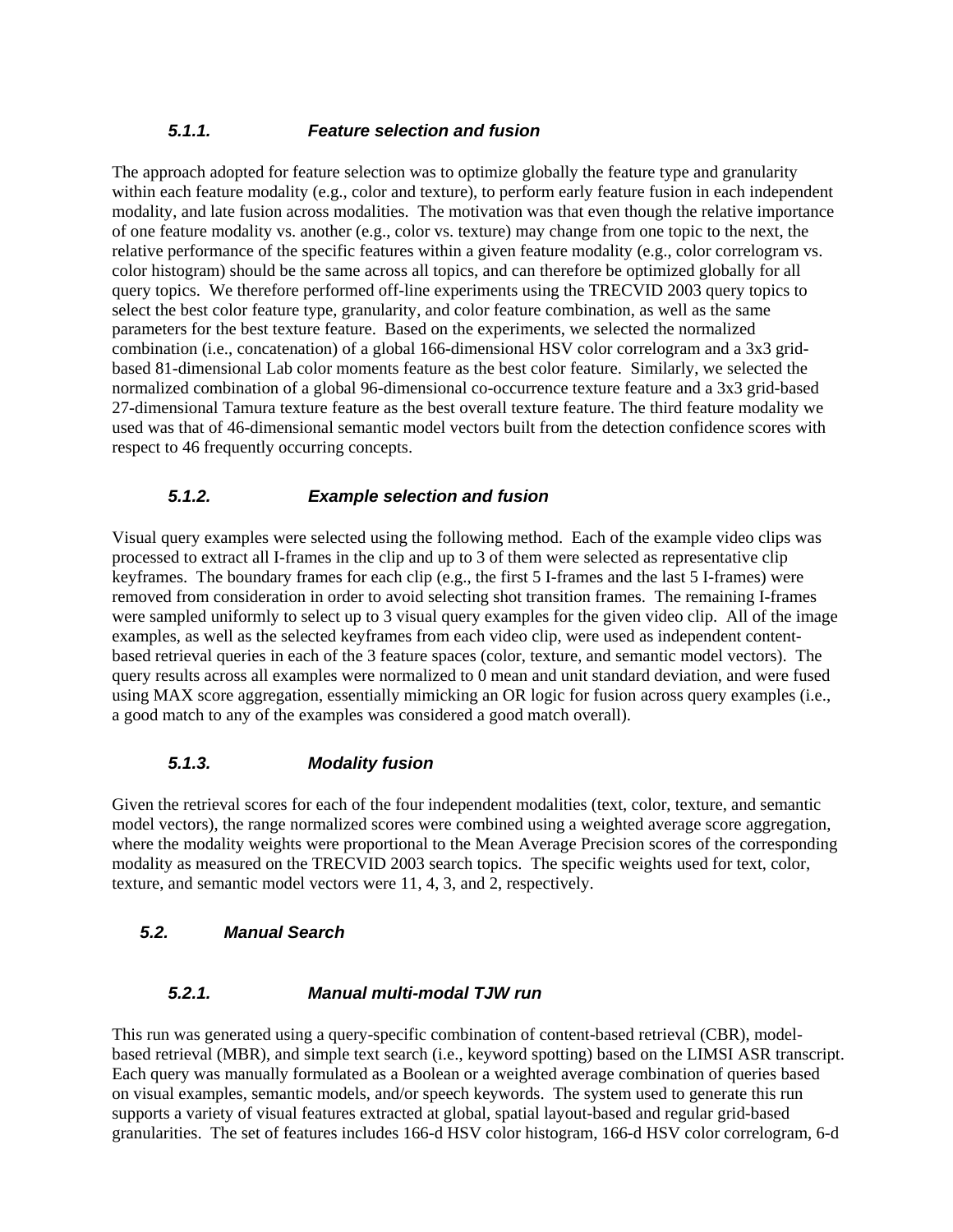Lab color moments, 108-d Lab color wavelets, 96-d co-occurrence texture, 12-d wavelet texture, 3-d Tamura texture, 64-d edge histograms, and 6-d Dudani shape moment invariants. The system also supports retrieval based on higher-level semantic features as well as simple keyword matching in the speech transcript. This run had a fairly low MAP score of 0.048 which is primarily due to the simplicity of the speech retrieval model used.

#### *5.2.2. Manual multi-modal ARC run*

This run was generated from a multi-modal video retrieval system developed at the IBM Almaden Research Center. It relies primarily on speech-based retrieval and re-ranking based on the visual features described above. This run had the highest MAP score (0.109) among the IBM manual runs.

#### *5.2.3. Manual visual-only run*

We submitted one visual-only manual run which was generated similarly to the fully automatic visual run described above but with manually selected visual query examples. This run used the same visual features (color, texture, and model vectors) and the same example fusion method but a slightly different score normalization and aggregation method for fusion across the three visual feature modalities. In particular, the results were rank-normalized and fused with MAXAVG score aggregation in order to avoid scaling issues and bias towards any of the feature spaces. The MAXAVG score aggregation method essentially takes the maximum confidence score as the final aggregated score across the three features, and breaks score ties using the average of the three individual scores. The MAX score aggregation is a more liberal fusion method than averaging, and mimics an OR logic for fusion across modalities (i.e., a match in any of the modalities is considered a match overall), while the tie-breaking was necessary due to the large number of overall score ties resulting from the rank-based normalization of the individual scores. This run was basically an automatic run but with manually selected examples and it was submitted to evaluate the effect of manual example selection and rank-based feature fusion as compared to automatic example selection with weighted average feature fusion. Analysis of the results is still under way, however, since this was the only purely visual run and is not directly comparable to any of the other submitted runs (internal evaluation and comparison of other visual-only runs is in progress). This run was also used to generate late fusion-based variations of two other multi-modal manual runs, as described below.

#### *5.2.4. Multi-modal fusion runs*

We submitted two manual runs which were the result of late fusion between the visual-only run described above and the two primary manual runs (i.e., the multi-modal TJW run and multi-modal ARC run). The fusion method was identical in both cases, namely that of weighted average score aggregation with queryspecific weights. For each query, the weights for the two runs were selected manually (based on the query topic description only) from among the following weight combinations (modulo symmetries): {0.1, 0.9}, {0.3, 0.7}, {0.5, 0.5}. Prior to score aggregation, the scores were normalized using linear range normalization. Unfortunately, in both cases, the fusion with the visual-only run actually hurt the overall performance, although there were improvements for several individual queries (6 topics improved in the fusion with the multi-modal ARC run and 8 topics improved in the fusion with the multi-modal TJW run). The two multi-modal fusion runs had MAP scores of 0.045 and 0.080, compared to the 0.048 and 0.011 scores for the two primary manual runs. The analysis of the results is ongoing but the poor fusion performance is likely due to the subjective way of setting the fusion weights, which were not derived or validated either empirically or visually. A more careful weight selection based on query type classification with pre-computed optimal query type weights, for example, could perhaps preserve the gains in the more visual queries without deteriorating the performance for the other queries.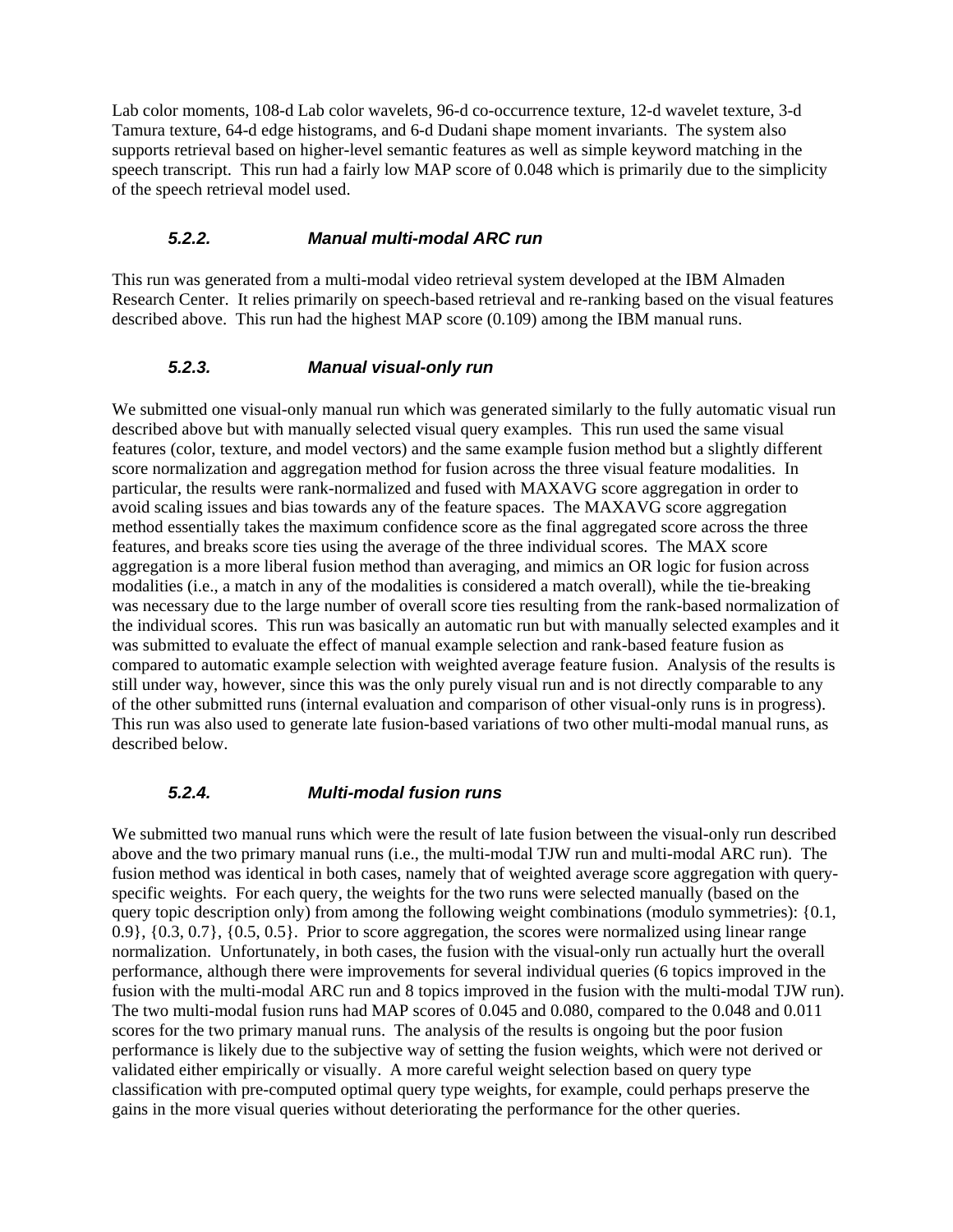#### *5.3. Interactive Search*

#### *5.3.1. Interactive multi-modal Almaden runs*

An interactive system based on IBM CueVideo was explored for interactive search. An interactive multimedia retrieval system often provides both searching and browsing capabilities, using various multimodal indexes, feedback methods and manual shots selection and elevation. This is in contrast to a manual search task, which allows searching and query refinement (on other data sets) but not any browsing, nor manual shots selection. It is imperative that a user has to split the interactive task time between query refinement and manual shots browsing. An important question is how much do we gain from browsing and from manual shot elevation, compared to making a better query. Search and browse are complementary to each other in several different ways. In a typical Interactive session, a search is first performed, followed by a quick browsing over the results list. Next, the user may either refine the query and search again, or expand the browsing in neighborhoods developed around correct matches. A single search may find the proximity of many different correct matches, whereas browsing allows to pinpoint the correct shots in each such proximity. Hence a search may be considered as a global operation over the entire database while browsing operates in small neighborhoods. While a search may requires a well formulated query, browsing needs only an initial reference point in a browsing space. This space could be video-ID and time like in a traditional storyboard, color and texture histograms in common content-based "show me more like this" browsing, or any other proximity criteria on which more correct matches are expected to be found. However, a good search query may capture many correct matches in a single, scalable operation over a large video corpus, while browsing does not scale well to large collections, especially when many correct matches exist. Our preliminary experiment with TRECVID-03 data and topics suggests that browsing and shots elevation plays a very important role in Interactive Search, in particular for rare topics. More details of the Almaden interactive search system and analysis of the results will be provided in the final paper.

#### *5.3.2. Interactive multi-modal TJW run*

An interactive system based on IBM MARVEL MPEG-7 video search was also explored for interactive search. The MARVEL search engine provides tools for content-based, model-based and speech termbased querying. The MARVEL search engine was used for one of the interactive search runs. The system allows the user to fuse together multiple searches within each query. The interactive search run typically used this capability for answering the query topics. For example, the user would typically examine the query topic and example content and then issue multiple searches based on the example content, models and speech terms. The IBM MARVEL MPEG-7 video search engine demo can be accessed at http://mp7.watson.ibm.com/.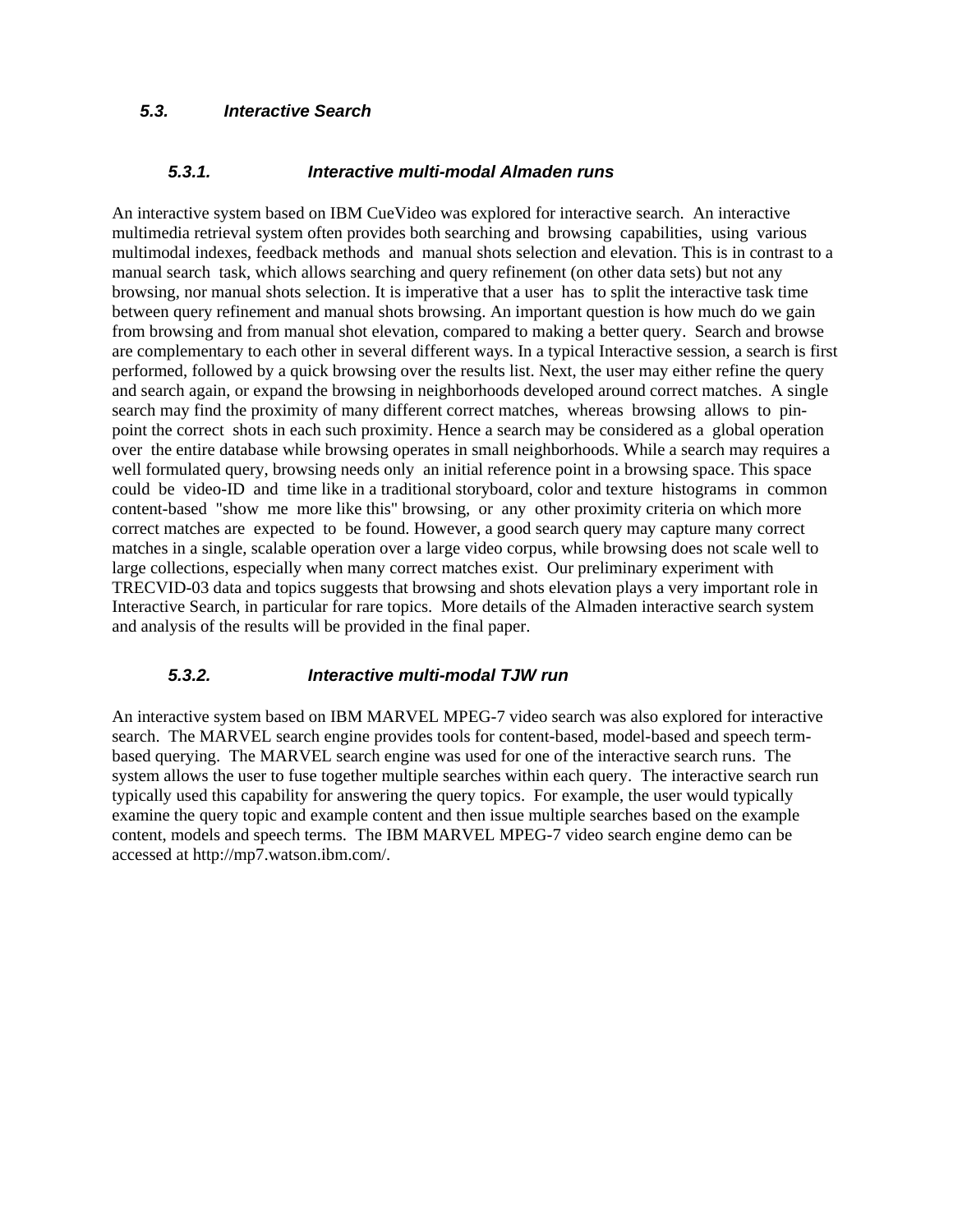

## **6. Summary**

In this paper we described our participation in the NIST TRECVID-2004 evaluation and discussed our approaches and results in four tasks of the benchmark including shot boundary detection, high-level feature detection, story segmentation, and search.

#### **7. References**

- [1] A. Amir, S. Srinivasan, and D. Ponceleon. "Efficient video browsing using multiple synchronized views." In Azriel Rosenfeld, David Doermann, and Daniel DeMenthon, editors, *Video Mining*. Kluwer Academic Publishers, Boston, USA, 2003.
- [2] A. Natsev, J. R. Smith, "Active Selection for Multi-Example Querying by Content," *Proc. IEEE Intl. Conf. on Multimedia and Expo (ICME)*, Baltimore, MD, July, 2003.
- [3] A. Natsev, M. Naphade, J. R. Smith, "Exploring Semantic Dependencies for Scalable Concept Detection," *Proc. IEEE Intl. Conf. on Image Processing (ICIP)*, Barcelona, ES, Sept., 2003.
- [4] B. L. Tseng, C.-Y. Lin, M. Naphade, A. Natsev and J. R. Smith, "Normalized Classifier Fusion for Semantic Visual Concept Detection," *IEEE Intl. Conf. on Image Processing*, Barcelona, Sep. 2003.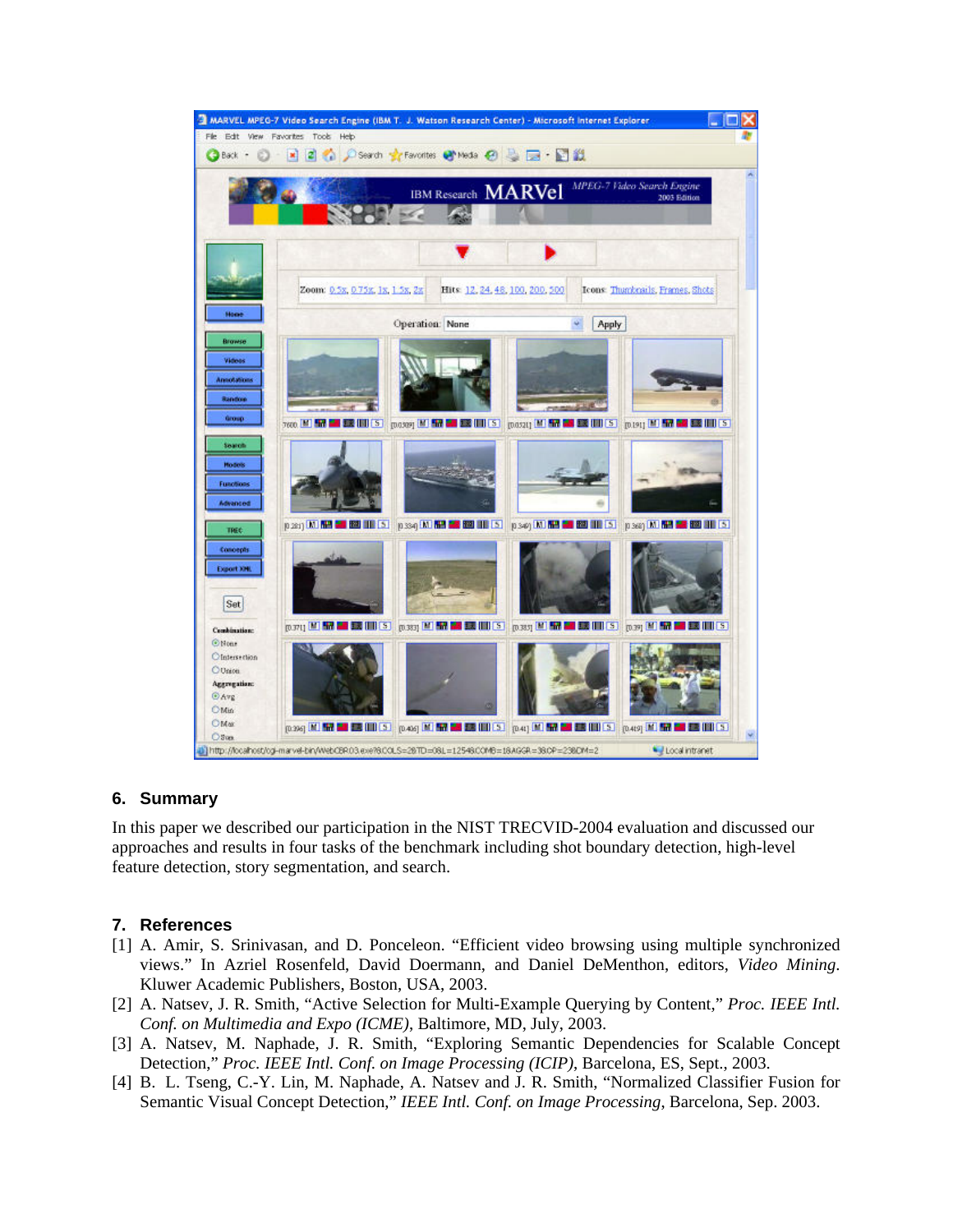- [5] C.-Y. Lin, B. L. Tseng and J. R. Smith, "Video Collaborative Annotation Forum: Establishing Ground-Truth Labels on Large Multimedia Datasets", *Proc. of NIST TREC Video 2003*.
- [6] C.-Y. Lin, B. L. Tseng, and J. R. Smith. "VideoAnnEx: IBM MPEG-7 Annotation Tool for Multimedia Indexing and Concept Learning." *Proc. IEEE Intl. Conf. on Multimedia and Expo (ICME)*, Baltimore, MD, July, 2003.
- [7] C.-Y. Lin, B. L. Tseng, M. Naphade, A. Natsev, J. R. Smith, "VideoAL: A end-to-end MPEG-7 video automatic labeling system," *Proc. IEEE Intl. Conf. on Image Processing (ICIP)*, Barcelona, ES, Sept., 2003.
- [8] E. D. Barraclough77. On-line searching in information retrieval, *Journal of Documentation*, 33:220- 238, 1977.
- [9] H. Lee and A. F. Smeaton. Designing the user interface for the Fischlar digital video library. *Journal of Digital information*, Special Issue on Interactivity in Digital Libraries, Vol.2:4, Article No. 103, 2002-05-21, 2002.
- [10] H. Nock, W. Adams, G. Iyengar, C-Y Lin, M. R. Naphade, C. Neti, B. Tseng, J. R. Smith, "Usertrainable Video Annotation using Multimodal Cues", *Proc. SIGIR 2003*
- [11] J. R. Smith, A. Jaimes, C.-Y. Lin, M. Naphade, A. Natsev, B. L. Tseng, "Interactive Search Fusion Methods for Video Database Retrieval," *Proc. IEEE Intl. Conf. on Image Processing (ICIP)*, Barcelona, ES, Sept., 2003.
- [12] J. R. Smith, M. Naphade, A. Natsev, "Multimedia Semantic Indexing using Model Vectors," *Proc. IEEE Intl. Conf. on Multimedia and Expo (ICME)*, Baltimore, MD, July, 2003.
- [13] M. Franz, J. S. McCarley, S. Roukos, T. Ward, and W.-J. Zhu, "Segmentation and detection at IBM: Hybrid statistical models and two-tiered clustering broadcast news domain," in *Proc. of TDT-3 Workshop*, 2000.
- [14] M. Naphade and J. R. Smith, "A Hybrid Framework for Detecting the Semantics of Concepts and Context", 2nd *Intl. Conf. on Image and Video Retrieval*, pp. 196-205, Urbana, IL, June 2003
- [15] M. Naphade and J. R. Smith, "Learning Visual Models of Semantic Concepts", *IEEE International Conference on Image Processing*, Barcelona 2003
- [16] M. Naphade, I. Kozintsev and T. Huang, "A Factor Graph Framework for Semantic Video Indexing", *IEEE Transactions on Circuits and Systems for Video Technology* Jan 2002.
- [17] M. Naphade, J. R. Smith, "Learning Regional Semantic Concepts from Incomplete Annotations," *Proc. IEEE Intl. Conf. on Image Processing (ICIP)*, Barcelona, ES, Sept., 2003.
- [18] R. Baeza-Yates and B. Ribeiro-Neto. *Modern Information Retrieval*, chapter 10: User Interfaces and Visualization, pages 257{323. Addison Wesley, Reading, USA, 1999.
- [19] W. Hsu, S.-F. Chang, C.-W. Huang, L. Kennedy, C.-Y. Lin, and G. Iyengar, "Discovery and fusion of salient multi-modal features towards news story segmentation," in *IS&T/SPIE Electronic Imaging*, San Jose, CA, 2004.
- [20] W.H. Adams, A. Amir, C. Dorai, S. Ghosal, G. Iyengar, A. Jaimes, C. Lang, C.-Y.Lin, A. Natsev, C. Neti, H. J. Nock, H. Permuter, R. Singh, J. R. Smith, S. Srinivasan, B. L. Tseng, AT Varadaraju, D. Zhang,"IBM Research TREC-2002 Video Retrieval System," *NIST Text Retrieval Conference (TREC-2002),* Nov., 2002.
- [21] IBM Team, "IBM Research TRECVID-2003 Video Retrieval System", *NIST Text Retrieval Conference (TREC-2003), Gaithersburg*, MD, Nov. 2003
- [22] J. L. Gauvain, L. Lamel, and G. Adda, "The LIMSI Broadcast News Transcription System", *Speech Communication*, 37(1-2):89-108, 2002. ftp://tlp.limsi.fr/public/spcH4\_limsi.ps.Z
- [23] W. Hsu, S.-F. Chang, "Generative, discriminative, and ensemble learning on multimodal perceptual fusion toward news video story segmentation," ICME, Taipei Taiwan, 2004.
- [24] Winston H. Hsu, S.-Fu Chang, "Visual cue cluster construction via information bottleneck principle and kernel density estimation," International Conference on Content-Based Image and Video Retrieval, July, 2005, Singapore.
- [25] Chaisorn, L., Chua, T.S., Koh, C.K., Zhao, Y., Xu, H., Feng, H., Tian, Q., "A two-level multimodal approach for story segmentation of large news video corpus," TRECVID Workshop, 2003.